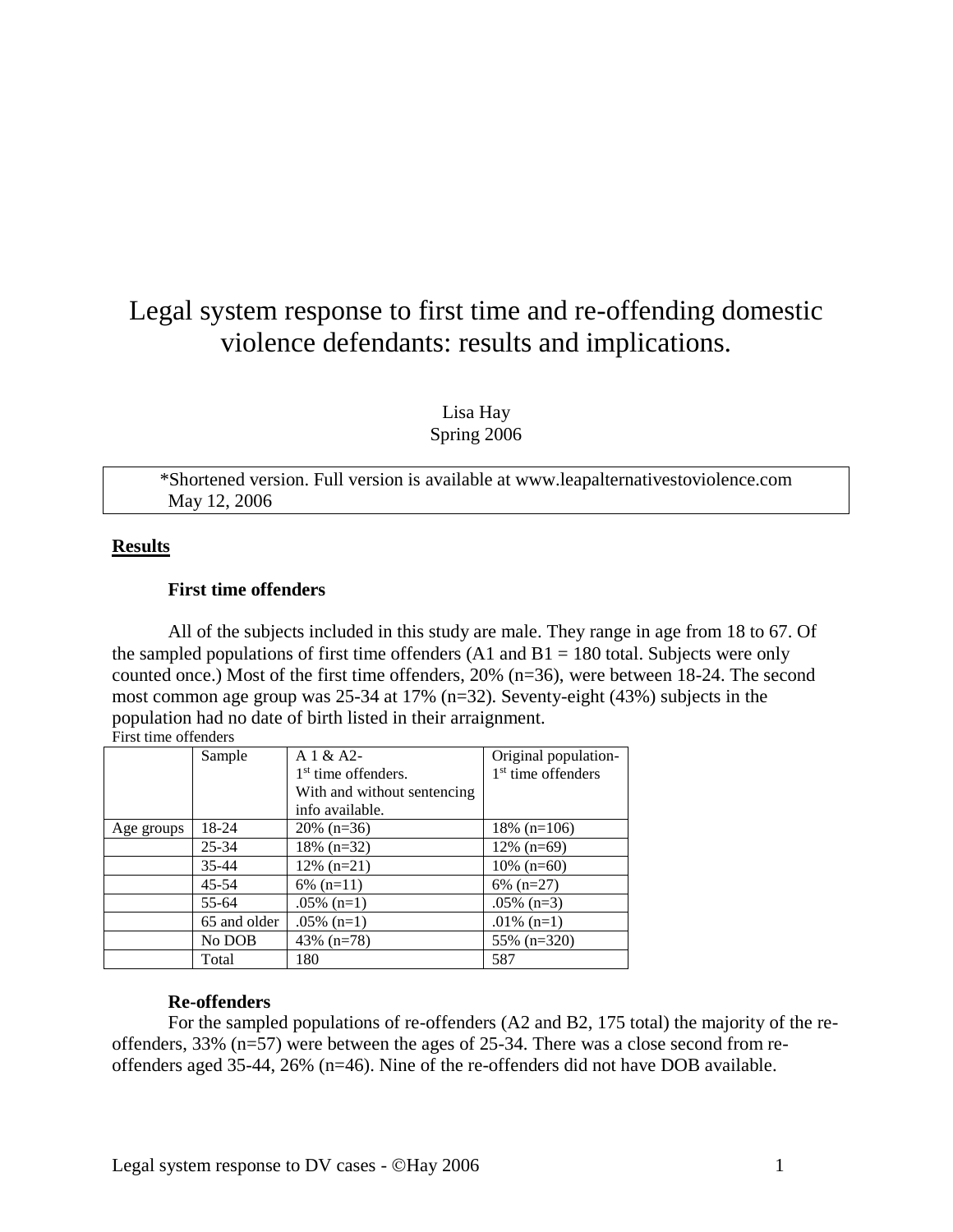The represented age groups of the sampled populations were consistent with the original populations. The majority of first time offenders, 18% (n=106), from the original population were between the ages of 18-24. The second most common age group was 25-34 years old at 12% (n=69). Three hundred and twenty of the subjects had no DOB available. For re-offenders, the majority, 30% (n=153), were between the ages of 25-34. The second highest age group was age 35-44 at 26% (n=133). There were 33 re-offenders with no DOB available.

| <b>Re-offenders</b> |              |                             |                      |  |  |  |  |  |
|---------------------|--------------|-----------------------------|----------------------|--|--|--|--|--|
|                     | Sample       | B 1 & B 2-                  | Original population- |  |  |  |  |  |
|                     |              | Re-offenders.               | Re-offenders         |  |  |  |  |  |
|                     |              | With and without sentencing |                      |  |  |  |  |  |
|                     |              | info available.             |                      |  |  |  |  |  |
| Age groups          | 18-24        | $21\%$ (n=36)               | $20\%$ (n=100)       |  |  |  |  |  |
|                     | $25 - 34$    | $33\%$ (n=57)               | $30\%$ (n=153)       |  |  |  |  |  |
|                     | 35-44        | $26\%$ (n=46)               | $26\%$ (n=133)       |  |  |  |  |  |
|                     | $45 - 54$    | $1\%$ (n=21)                | $12\%$ (n=60)        |  |  |  |  |  |
|                     | 55-64        | .03% $(n=5)$                | .04% $(n=19)$        |  |  |  |  |  |
|                     | 65 and older | $.006\%$ (n=1)              | 0                    |  |  |  |  |  |
|                     | No DOB       | $.05\%$ (n=9)               | .06% $(n=)$          |  |  |  |  |  |
|                     | Total        | 175                         | 511                  |  |  |  |  |  |

Sixty-nine or 39% of the re-offenders had two domestic violence charges to their name. One hundred and six or 61%, of them had more than two prior domestic violence offences. Ten of those subjects had committed eight or more crimes of domestic violence.



#### **Alcohol Involvement**

For first time offenders, sample A1, 74% of the cases *did not* involve alcohol (n=74). Twenty-six or 26% of the cases of first time offenses did involve alcohol. For re-offenders, sample B1, the amount of cases involving alcohol is higher than first time offenders at 35%  $(n=35)$ . Sixty-five percent  $(n=65)$  of the cases of re-offense did not involve alcohol.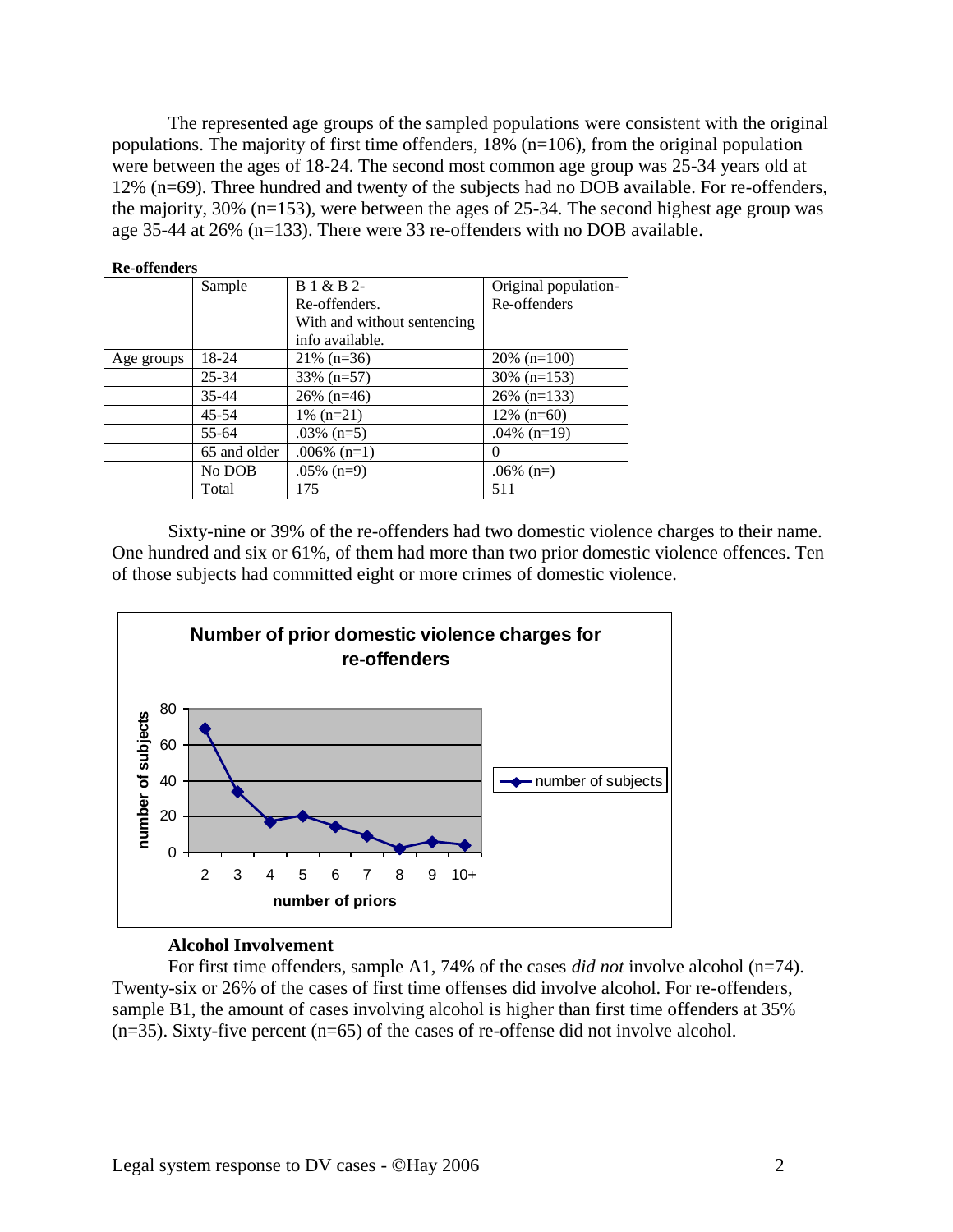

# **Pleas**

For pleas, most of the cases in both samples, A1 and B1, pled not guilty. Sixty-three percent ( $n=63$ ) and 59% ( $n=59$ ) respectively. More re-offenders ( $n=38$ ) pled no contest which indicates probable guilt, but not by admittance. Twenty percent (n=20) of fist time offenders pled no contest, which was also very close to the 16% (n=16) of first timers who pled guilty. Only 3% (n=3) of re-offenders pled guilty. One first time defendant did not enter a plea at the time of arraignment.



# **Sentencing**

The majority of fist time offenders from sample population A2 were sentenced to thirty days in jail at 54% (n=54). The second most often sentence received by first time offenders was sixty days in jail at 17% ( $n=17$ ). The third most common sentence received was ten days at 9%  $(n=9)$ . Thirty percent  $(n=30)$  of re-offenders were sentenced to thirty days as well. Twenty-five percent (n=25) of the subjects were sentenced to sixty days. The third most common sentence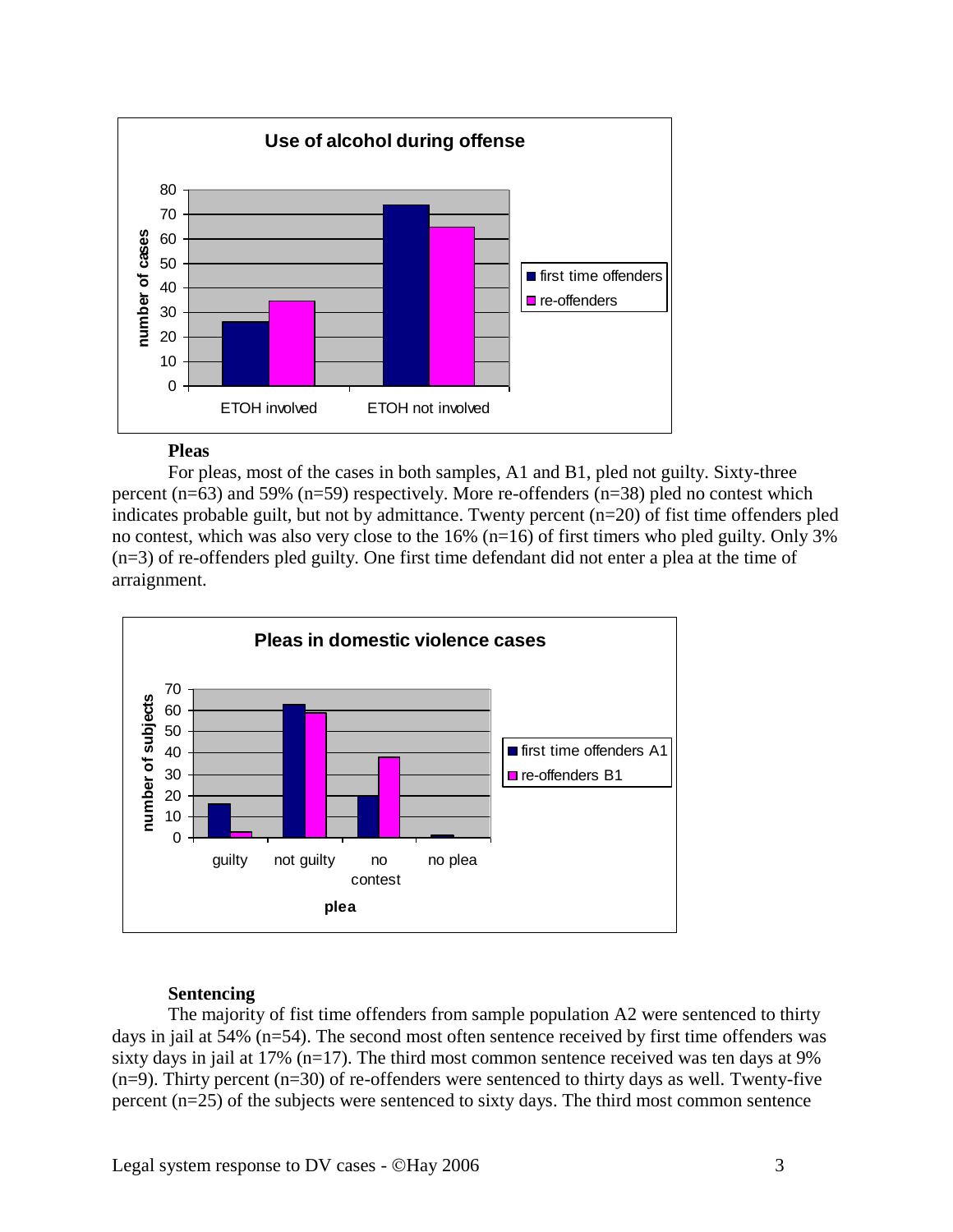was one hundred and twenty days at 11% (n=11). Ten percent of re-offenders received sentences that were less than thirty days.

| sentencing    |                                   |                                    |
|---------------|-----------------------------------|------------------------------------|
|               | First time offenders $B1$ (n=100) | Re-offending subjects $B2$ (n=100) |
| Sentence/days |                                   |                                    |
| 10            | $9\%$ (n=9)                       | $5\%$ (n=5)                        |
| 20            | 4\% $(n=4)$                       | $4\%$ (n=4)                        |
| 25            | $3\%$ (n=3)                       | $1\%$ (n=1)                        |
| 30            | $54\%$ (n=54)                     | $30\%$ (n=30)                      |
| 45            | $1\%$ (n=1)                       | 0                                  |
| 50            | $2\%$ (n=2)                       | $\Omega$                           |
| 60            | $17\%$ (n=17)                     | $25\%$ (n=25)                      |
| 90            | $3\%$ (n=3)                       | $5\%$ (n=5)                        |
| 100           | $1\%$ (n=1)                       | $2\%$ (n=2)                        |
| 120           | $3\%$ (n=3)                       | $11\%$ (n=11)                      |
| 180           | $1\%$ (n=1)                       | $6\%$ (n=6)                        |
| 200           | $\Omega$                          | $1\%$ (n=1)                        |
| 250           | $\Omega$                          | $\Omega$                           |
| 270           | $\Omega$                          | $2\%$ (n=2)                        |
| 360           | $2\%$ (n=2)                       | $8\%$ (n=8)                        |

#### **Sentencing**

# **Suspended Time**

Suspended time is time not spent in jail. It's similar to probationary time in that it is held over the defendant's head and can be revoked if the defendant does not abide by their probationary conditions. However, it is not full probation, which is typically one year (including time suspended) for first time offenders in Assault IV/domestic violence cases.

The majority of first time offenders from sample population A2, 36% (n=36), received time suspended in the amount of thirty days. Twenty-one percent (n=21) received 29 suspended days. For re-offenders in sample B2, twenty-nine percent (n=29) received 30 days suspended, while thirteen percent  $(n=13)$  received 29 days. Eleven percent of re-offenders  $(n=11)$  received sixty suspended days.

#### **Time suspended**

| Time suspended | First time offenders $B1$ (n=100) | Re-offending subjects B2 $(n=100)$ |
|----------------|-----------------------------------|------------------------------------|
| 8              | 1                                 | $\boldsymbol{0}$                   |
| 9              | $\overline{c}$                    | $\overline{c}$                     |
| 10             | 6                                 | 5                                  |
| 15             | $\boldsymbol{0}$                  | $\overline{2}$                     |
| 17             | 1                                 | $\overline{0}$                     |
| 18             | $\boldsymbol{0}$                  | $\overline{2}$                     |
| 19             | 1                                 | $\boldsymbol{0}$                   |
| $20\,$         | 5                                 | $\mathbf{1}$                       |
| 25             | $\boldsymbol{0}$                  | 3                                  |
| 27             | $\overline{4}$                    | 3                                  |
| 28             | 5                                 | $\overline{c}$                     |
| 29             | 21                                | 13                                 |
| 30             | 36                                | 29                                 |
| 40             | $\boldsymbol{0}$                  | $\overline{c}$                     |
| 42             | 1                                 | $\overline{0}$                     |
| 45             | $\overline{0}$                    | 3                                  |
| 49             | 1                                 | $\boldsymbol{0}$                   |
| 50             | $\overline{2}$                    | $\overline{0}$                     |
| 55             | $\overline{2}$                    | $\overline{0}$                     |
| 57             | 1                                 | $\boldsymbol{0}$                   |
| 59             | $\mathbf{1}$                      | $\mathbf{0}$                       |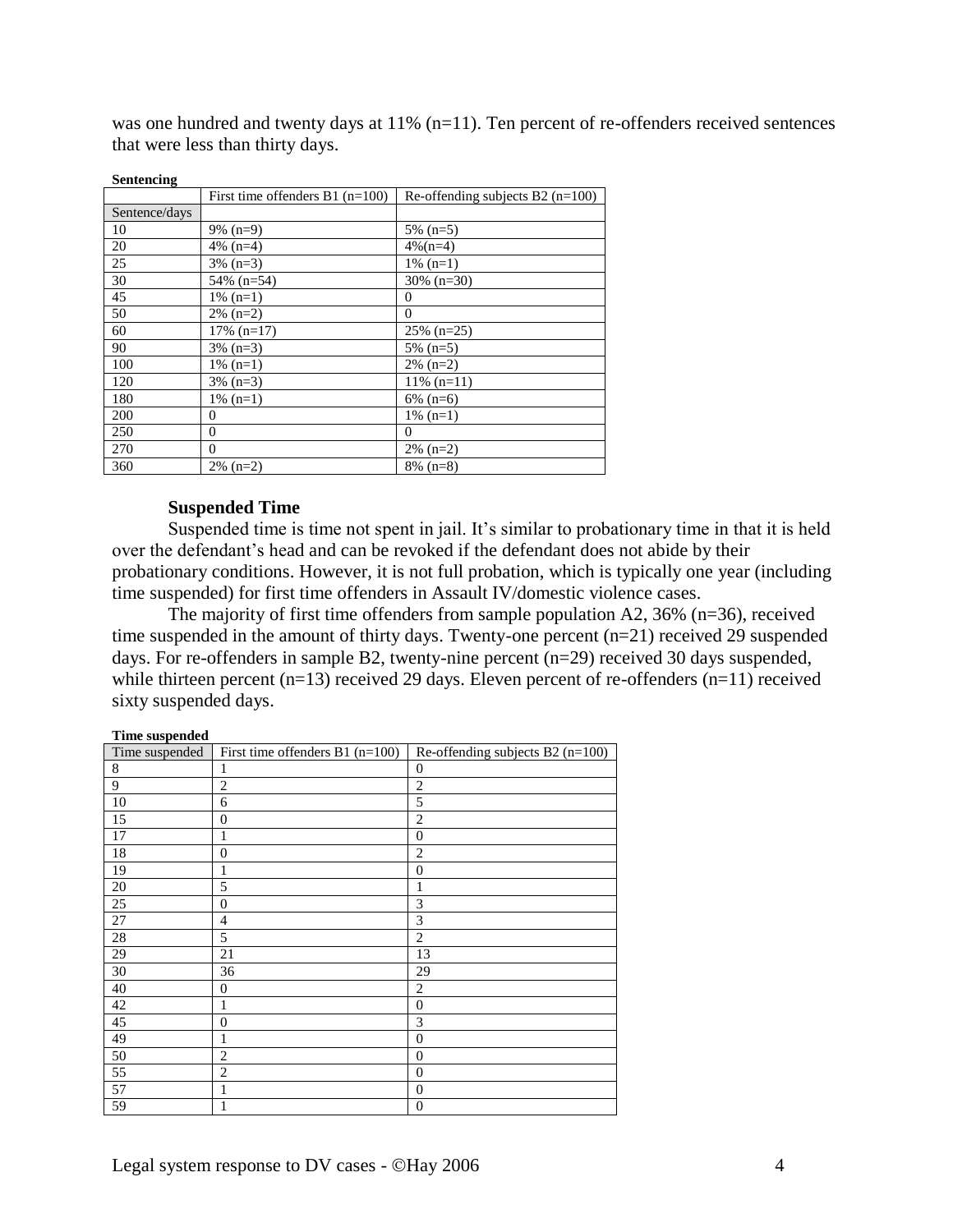| 60  | 5              | 11             |
|-----|----------------|----------------|
| 80  |                | $\overline{2}$ |
| 85  | $\theta$       | $\overline{2}$ |
| 90  | $\overline{2}$ | 5              |
| 110 | $\theta$       |                |
| 120 | 0              |                |
| 150 | 0              |                |
| 180 | 0              | 3              |
| 210 | 0              |                |
| 240 | $\theta$       |                |
| 270 |                | 3              |
| 300 |                | $\overline{c}$ |

#### **Time Actually Served in Jail**

The majority of first time offenders from sample population B1, 33% (n=33), spent no time in jail after their arrest. Twenty-six percent (n=26) of subjects spent one day in jail. For reoffenders in B2, fourteen percent  $(n=14)$  spent no time in jail. Fifteen percent  $(n=15)$  spent one day. The majority of the re-offenders, twenty-one percent  $(n=21)$  spent 30 days in jail. Fourteen percent spent (n=14) spent sixty days in jail.

| <b>Time served</b> |                                   |                                  |
|--------------------|-----------------------------------|----------------------------------|
| Time Served        | First time offenders $B1$ (n=100) | Re-offending subjects B2 (n=100) |
| 0                  | 33                                | 14                               |
|                    | 26                                | 15                               |
| 2                  | 6                                 | 4                                |
| 3                  | 7                                 | 3                                |
| 5                  | 5                                 | 5                                |
| 10                 | 3                                 | $\overline{2}$                   |
| 15                 | $\theta$                          | 1                                |
| 20                 | 1                                 | 5                                |
| 30                 | 12                                | 21                               |
| 40                 | 1                                 | $\Omega$                         |
| 45                 | $\theta$                          | 3                                |
| 60                 | 4                                 | 14                               |
| 90                 | $\overline{2}$                    | 9                                |
| 120                | $\theta$                          | $\overline{2}$                   |
| 150                | $\Omega$                          |                                  |
| 180                | 0                                 |                                  |

# **Statistical Analysis**

#### **Sentencing**

A T-test was run on the sentencing information to determine if there was any statistical significance in the differences in sentencing received for first time and re-offenders (B1 and B2). The results of the t-test on all three components of sentencing all had standard deviations as high as each mean, indicating that mean was not an effective measure of central tendency to use with this data. Because the sentences for both first time and re-offenders were inconsistent and had a very high range of days in each, the mean does not truly represent the sentencing information. However, according to the results of an independent samples test(s), there are statistically significant differences between the sentences given to first time and re-offenders, time suspended and time served in jail.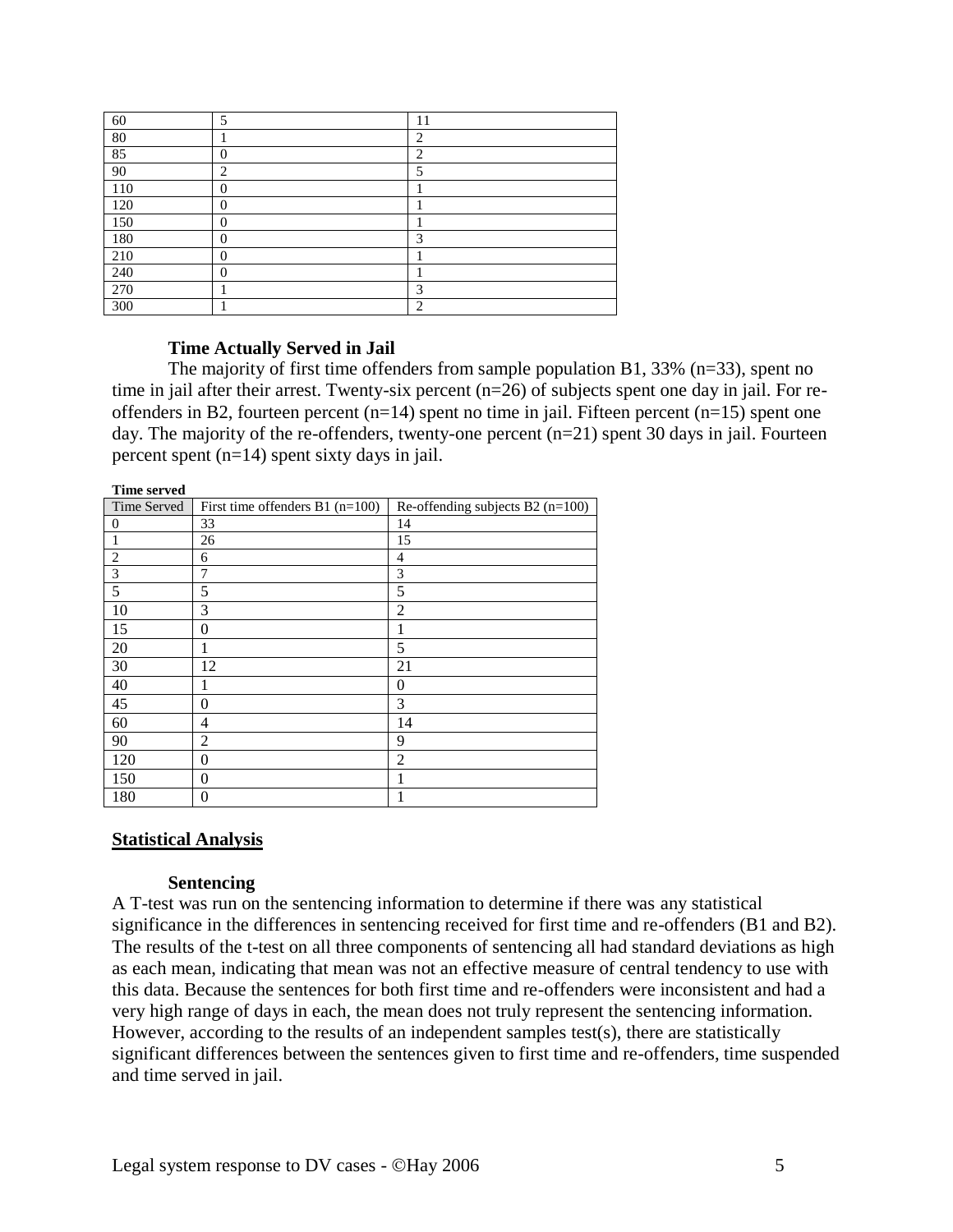T-test results: group Statistics table.

|                |                             |     | Mean    | <b>Standard Deviation</b> | <b>Standard Error Mean</b> |
|----------------|-----------------------------|-----|---------|---------------------------|----------------------------|
| Sentence       | First time offenders B1     | 100 | 46.000  | 52.52647                  | 5.25265                    |
|                | Re-offenders B <sub>2</sub> | 100 | 92.2500 | 95.59060                  | 9.55906                    |
| Time Suspended | B1                          | 100 | 37.0600 | 38.72649                  | 3.87264                    |
|                | B <sub>2</sub>              | 100 | 60.4800 | 66.83803                  | 6.68380                    |
| Time served    | B1                          | 100 | 9.5400  | 18.75866                  | 1.87587                    |
|                | B <sub>2</sub>              | 100 | 31.7700 | 36.74231                  | 3.67423                    |

Independent Samples test

Chi-square tests table.

T-test for equality of means

|             |                   |                          | df      | $Sig. (2-$ | Mean       | Std. Error | 95% confidence interval |                          |
|-------------|-------------------|--------------------------|---------|------------|------------|------------|-------------------------|--------------------------|
|             |                   |                          |         | tailed)    | difference | difference | of the difference       |                          |
| Sentence    | $=$ variances     | $\overline{\phantom{0}}$ | 198     | .000       | $-45.6500$ | 10.90715   | $-67.15909$             | $-24.14-$                |
|             | assumed           | 4.185                    |         |            |            |            |                         | 91                       |
|             | $=$ variances not | $\overline{\phantom{a}}$ | 153.790 | .000       | $-45.6500$ | 10.90715   | $-67.19718$             |                          |
|             | assumed           | 4.185                    |         |            |            |            |                         | 24.10282                 |
| Time        | $=$ variances     | $\overline{\phantom{0}}$ | 198     | .003       | $-23.4200$ | 7.72467    | $-38.65319$             | $-8.18681$               |
| Suspended   | assumed           | 3.032                    |         |            |            |            |                         |                          |
|             | $=$ variances not | $\overline{\phantom{a}}$ | 158.738 | .003       | $-23.4200$ | 7.72467    | $-38.67639$             | $-8.16361$               |
|             | assumed           | 3.032                    |         |            |            |            |                         |                          |
| Time served | $=$ variance      | $\overline{\phantom{0}}$ | 198     | .000       | $-22.2300$ | 4.12539    | $-30.36534$             | $\overline{\phantom{0}}$ |
|             | assumed           | 5.389                    |         |            |            |            |                         | 14.09466                 |
|             | $=$ variance not  | $\overline{\phantom{0}}$ | 147.327 | .000.      | $-22.2300$ | 4.12539    | $-30.38258$             | $\overline{\phantom{0}}$ |
|             | assumed           | 5.389                    |         |            |            |            |                         | 14.07742                 |

#### **Use of Alcohol and Type of Offender**

A chi-square test was run to determine if there was any relationship between use of alcohol and whether a subject was a first time or re-offender. The chi-test found none.

| UM-suudiv ilsis tabil.       |          |    |                       |                      |             |  |  |
|------------------------------|----------|----|-----------------------|----------------------|-------------|--|--|
|                              | Value    | df | Asymp. Sig. (2-sided) | Exact Sig.           | Exact sig.  |  |  |
|                              |          |    |                       | $(2 - \text{sided})$ | $(1-sided)$ |  |  |
| Pearson Chi-square           | 1.911(b) |    | 167                   |                      |             |  |  |
| Continuity Correction (a)    | 1.510    |    | .219                  |                      |             |  |  |
| Likelihood Ratio             | 1.916    |    | 166                   |                      |             |  |  |
| Fisher's Exact Test          |          |    |                       | .219                 | .110        |  |  |
| Linear-by-linear Association | 1.901    |    | 168                   |                      |             |  |  |
| N of valid cases             | 200      |    |                       |                      |             |  |  |

(a) computed only for a 2x2 table.

(b) (b)  $0$  cells (.0%) have expected count less than 5. The minimum expected count is 30.50.

#### **Program completion and Recidivism**

Eighty-two percent (n=82) of first time offenders who had been sentenced were courtordered to state-approved Alternatives to Violence program (BIP). Eighty-three percent (n=83) of re-offenders were court-ordered to the same type of treatment program. **However, only six, or 7% first time offenders actually completed a program and only six or 7% re-offenders had completed a program as of April 20, 2006. Three of the re-offenders had completed the ABCs program prior to re-offending. One of the first time offenders completed ABCs after this offence. The remaining eight completed LEAP after their latest offense.**